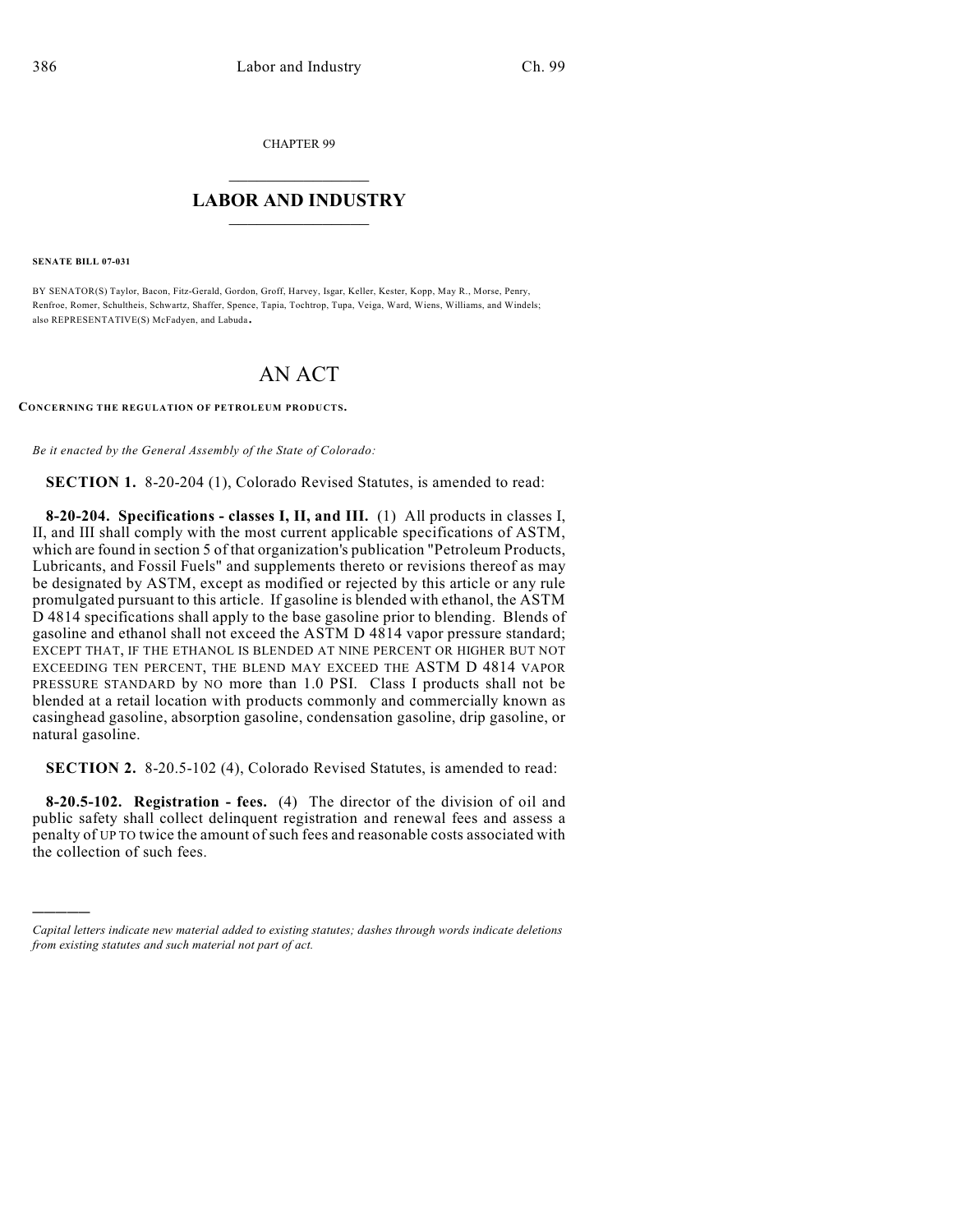**SECTION 3.** The introductory portion to 8-20.5-103 (3) and 8-20.5-103 (3) (a) and (3) (f) (II), Colorado Revised Statutes, are amended to read:

**8-20.5-103. Petroleum storage tank fund - creation - repeal.** (3) The moneys in the PETROLEUM STORAGE TANK fund shall be subject to annual appropriation by the general assembly CONTINUOUSLY APPROPRIATED TO THE DIVISION OF OIL AND PUBLIC SAFETY; EXCEPT THAT MONEYS FOR THE PURPOSES SPECIFIED IN PARAGRAPHS (b), (f), AND (g) OF THIS SUBSECTION (3) SHALL BE SUBJECT TO ANNUAL APPROPRIATION BY THE GENERAL ASSEMBLY. The fund shall be used for:

(a) Use in Petroleum corrective action purposes and third-party liability except for initial abatement and corrective action purposes for aviation fuel and fuel delivered for use in railroad locomotives, where the costs exceed the minimum financial responsibility requirements of the owner or operator provided for in section 8-20.5-206; EXCEPT THAT MONEYS FROM THE FUND MAY NOT BE USED FOR INITIAL ABATEMENT AND CORRECTIVE ACTION REGARDING FUELS THAT ARE ESPECIALLY PREPARED AND SOLD FOR USE IN AIRCRAFT OR RAILROAD EQUIPMENT OR LOCOMOTIVES.

(f) (II) This paragraph (f) is repealed, effective July 1,  $2007$  2014.

**SECTION 4.** 8-20.5-104 (8), Colorado Revised Statutes, is amended to read:

**8-20.5-104. Rules- petroleum storage tank committee.** (8) At its first meeting of each fiscal year, on or about July 1, the committee shall establish and set aside for reimbursements to those individuals who are eligible to make application to the fund in accordance with section  $8-20.5-206$  (3) or  $8-20.5-303$  (3), an amount equal to twenty percent of the total **annual allocation to the capital construction** budget of the department from the petroleum storage tank fund, which amount shall be used for the purpose of conducting remediation activities in accordance with sections 8-20.5-206 (3), 8-20.5-209, and 8-20.5-303 (3) and shall protect the integrity of the fund as a financial assurance mechanism for tank owners and operators. The committee shall reexamine on a quarterly basis the unencumbered balance of this allocation and may set aside lesser or additional amounts for reimbursements to such applicants based on the relative number of requested reimbursements from the owners and operators of active sites, with preference given to the remediation of recently contaminated locations and to active tank sites based on their higher potential for environmental impact.

**SECTION 5.** The introductory portion to 8-20.5-202 (1), Colorado Revised Statutes, is amended to read:

**8-20.5-202. Duties of the director of the division of oil and public safety.** (1) The director of the division of oil and public safety shall  $\frac{m}{\text{make}}$ , promulgate and enforce rules which THAT are no more stringent than the requirements contained in 42 U.S.C. sec. 6991 ET SEQ., and the regulations promulgated thereunder, EXCEPT AS ALLOWED BY FEDERAL LAW, INCLUDING THE FEDERAL "ENERGY POLICY ACT OF 2005", PUB.L. NO. 109-58, AS AMENDED, for:

**SECTION 6. Applicability.** This act shall apply to actions occurring on or after the effective date of this act.